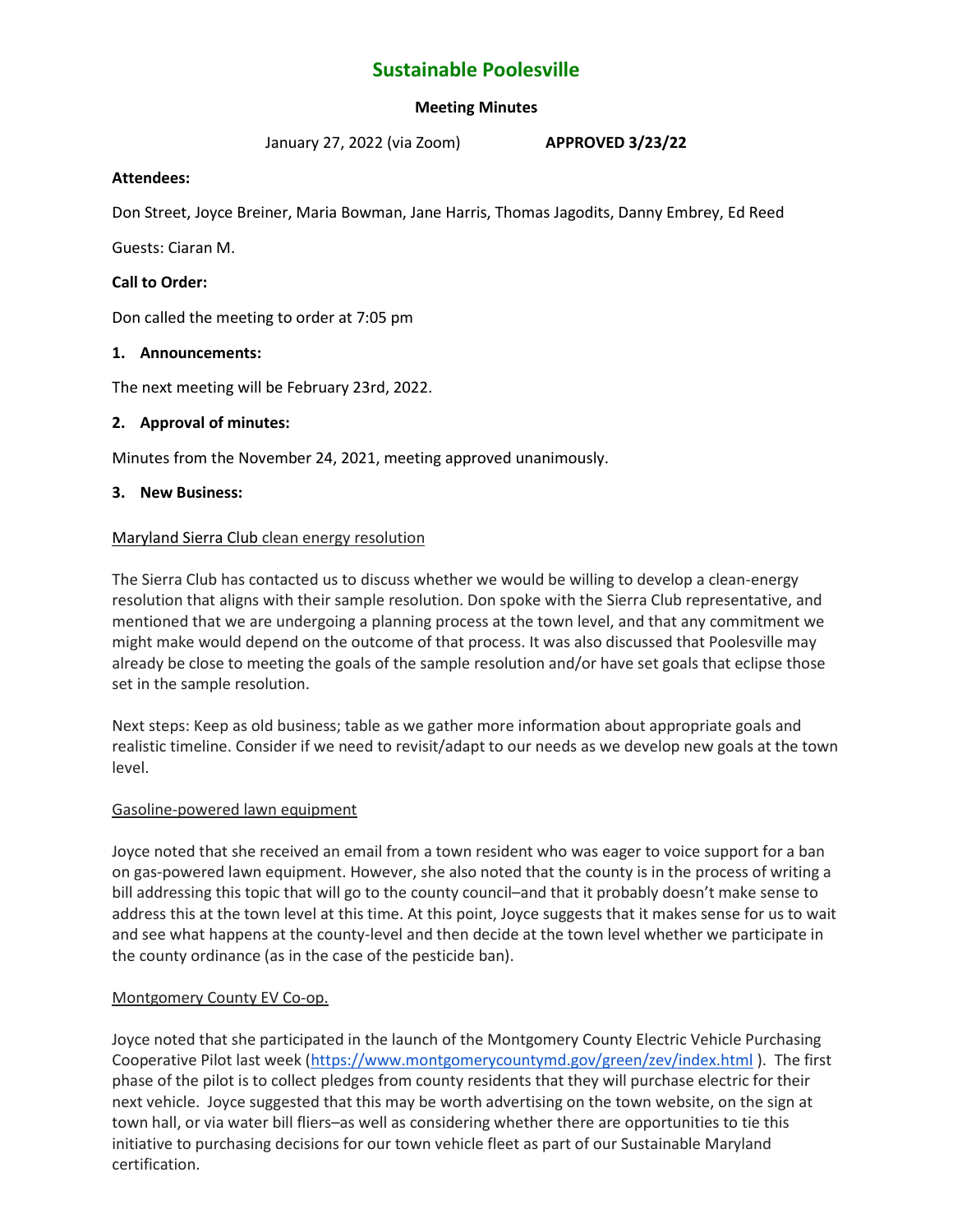Next steps: Ed to discuss with Jim to see if Sustainable Poolesville (Joyce and Don?) can get 10 minutes at one of the upcoming Commisioners' meetings to present ideas around supporting the co-op.

### **4. Old Business:**

#### 2024 Action Plan

Don noted that there is nothing that needs immediate attention related to the action plan, although we are still discussing ideas related to the pesticide-free zone. May circulate some ideas for things to look into that relate to that and other ideas in the County Action Plan.

### Stevens Park/Collier Pond Pollinator Habitat (Jane)

Tabled for now. Keep as old business.

### Recycling Bins for Parks

Don plans to raise this again with Tony/Wade, despite transitions in the Town Manager position, to see where we can go with this spring.

### Comprehensive Plan presentation to Commissioners

Danny noted that he and Ed have a call scheduled tomorrow with Jay (town attorney) to talk about what types of language could be added to the master plan to further our goals as the Sustainable Poolesville Committee. This followed from an exploratory call between Danny and Martin (Radigan). If committee members have any questions or suggestions for Danny before the meeting tomorrow, they should send them via email–and Danny will follow up with a report out at the next meeting.

Other: Ed plans to follow up to let us know whether the survey being shared by Protect our Poolesville is the formal survey by the town, or a supplemental survey by POP or another outside group.

### County Climate Action Plan

Don encourages all to continue reading through the County Climate Action Plan to see if there are elements we can apply locally or adopt as part of our planning process. Ed noted that he continues to think it's important that we stay involved with the Planning Commission so we can provide input on the town planning process at different stages. Don agrees–and thinks it would be nice if we were approached/consulted to give feedback on specific elements that the Commissioners and the Planning Commision think would be relevant to us. This helps us stay in the loop.

### **5. Public comments:**

Ciaran M. provided several updates on John Poole Middle School environmental club:

- Several new members
- Had first meeting today (now have an 8th grade lead and a 7th grade lead for the club)
- Planning a battery recycling drive (Joyce provided feedback on details related to this and caution with protocols)
- Planning a couple of (road) cleanups later in the year–these are on hold until it warms up. Joyce noted that Poolesville Green would get in touch as soon as they had their road segment assigned.

Additional: Jane–what you can recycle questions–how do we help get that information to the town and best practices? can we prioritize recycling education dual stream vs. single stream–town determines–and when they do an rfp it's spelled out there